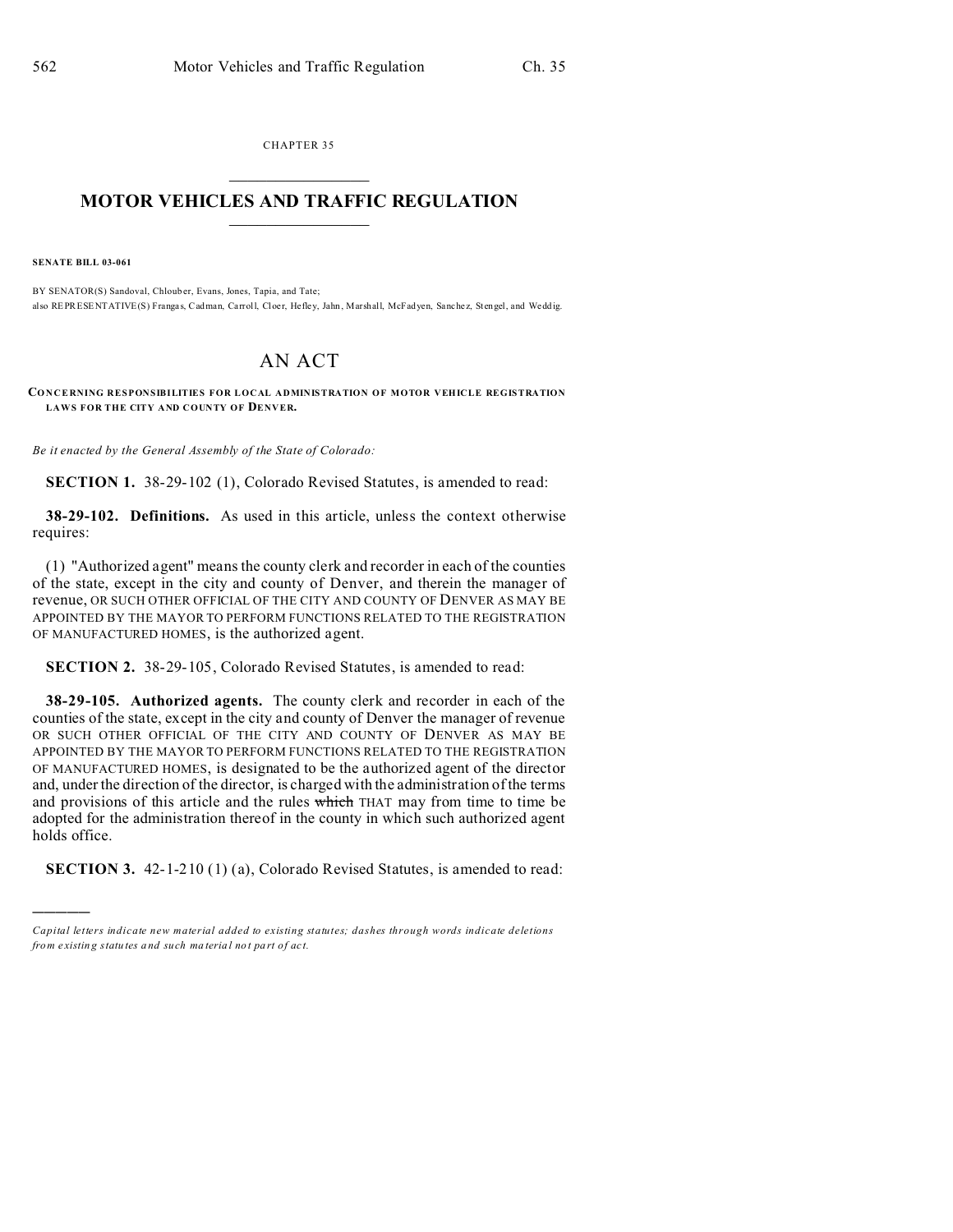**42-1-210. County clerk and recorders and manager of revenue or other appointed official as agents - legislative declaration - fee.** (1) (a) The county clerk and recorder in each county in the state of Colorado, the clerk and recorder in the city and county of Broomfield, and in the city and county of Denver the manager of revenue OR SUCH OTHER OFFICIAL OF THE CITY AND COUNTY OF DENVER AS MAY BE APPOINTED BY THE MAYOR TO PERFORM FUNCTIONS RELATED TO THE REGISTRATION OF MOTOR VEHICLES, is hereby designated as the authorized agent of the department for the administration of the provisions of articles 3 and 6 of this title relating to registrations of motor vehicles in such county; and for the enforcement of the provisions of section 42-6-139 relating to the registering and titling of motor vehicles in such county; and for the enforcement of the provisions of section 38-29-120, C.R.S., relating to the titling of manufactured homes; but any such authorized agent in a county has the power to appoint and employ such motor vehicle registration and license clerks as are actually necessary in the issuance of motor vehicle licenses and shall retain for the purpose of defraying such expenses, including mailing, a sum equal to two dollars per paid motor vehicle registration and registration requiring a metallic plate, plates, or validation tab or sticker as provided in section 42-3-113. This fee of two dollars shall apply to every registration of a motor vehicle that is designed primarily to be operated or drawn on any highway of this state, except such vehicles as are specifically exempted from payment of any registration fee by the provisions of article 3 of this title, and shall be in addition to the annual registration fee prescribed by law for such vehicle. Such fee of two dollars, when collected by the department, shall be credited to the same fund as registration fees collected by the department. The county clerk and recorders, the clerk and recorder in the city and county of Broomfield, and the manager of revenue OR SUCH OTHER OFFICIAL OF THE CITY AND COUNTY OF DENVER AS MAY BE APPOINTED BY THE MAYOR TO PERFORM FUNCTIONS RELATED TO THE REGISTRATION OF MOTOR VEHICLES in the city and county of Denver so designated as the authorized agents of the department, as provided in this section, shall serve as such authorized agents under the provisions of this part 2 without additional remuneration or fees, except as otherwise provided in articles 1 to 6 of this title.

**SECTION 4.** The introductory portion to 42-1-211 (4) (a), Colorado Revised Statutes, is amended to read:

**42-1-211. Colorado state titling and registration system.** (4) (a) There is hereby created the Colorado state titling and registration system advisory committee comprised of seven authorized agents who must be county clerk and recorders, the clerk and recorder in the city and county of Broomfield, or the manager of revenue for the city and county of Denver OR SUCH OTHER OFFICIAL OF THE CITY AND COUNTY OF DENVER AS MAY BE APPOINTED BY THE MAYOR TO PERFORM FUNCTIONS RELATED TO THE REGISTRATION OF MOTOR VEHICLES, and shall be appointed by the executive director of the department. The committee shall:

**SECTION 5.** 42-1-213, Colorado Revised Statutes, is amended to read:

**42-1-213. Commission of county clerk and recorders and manager of revenue or other appointed official.** County clerk and recorders, and the manager of revenue in the city and county of Denver OR SUCH OTHER OFFICIAL OF THE CITY AND COUNTY OF DENVER AS MAY BE APPOINTED BY THE MAYOR TO PERFORM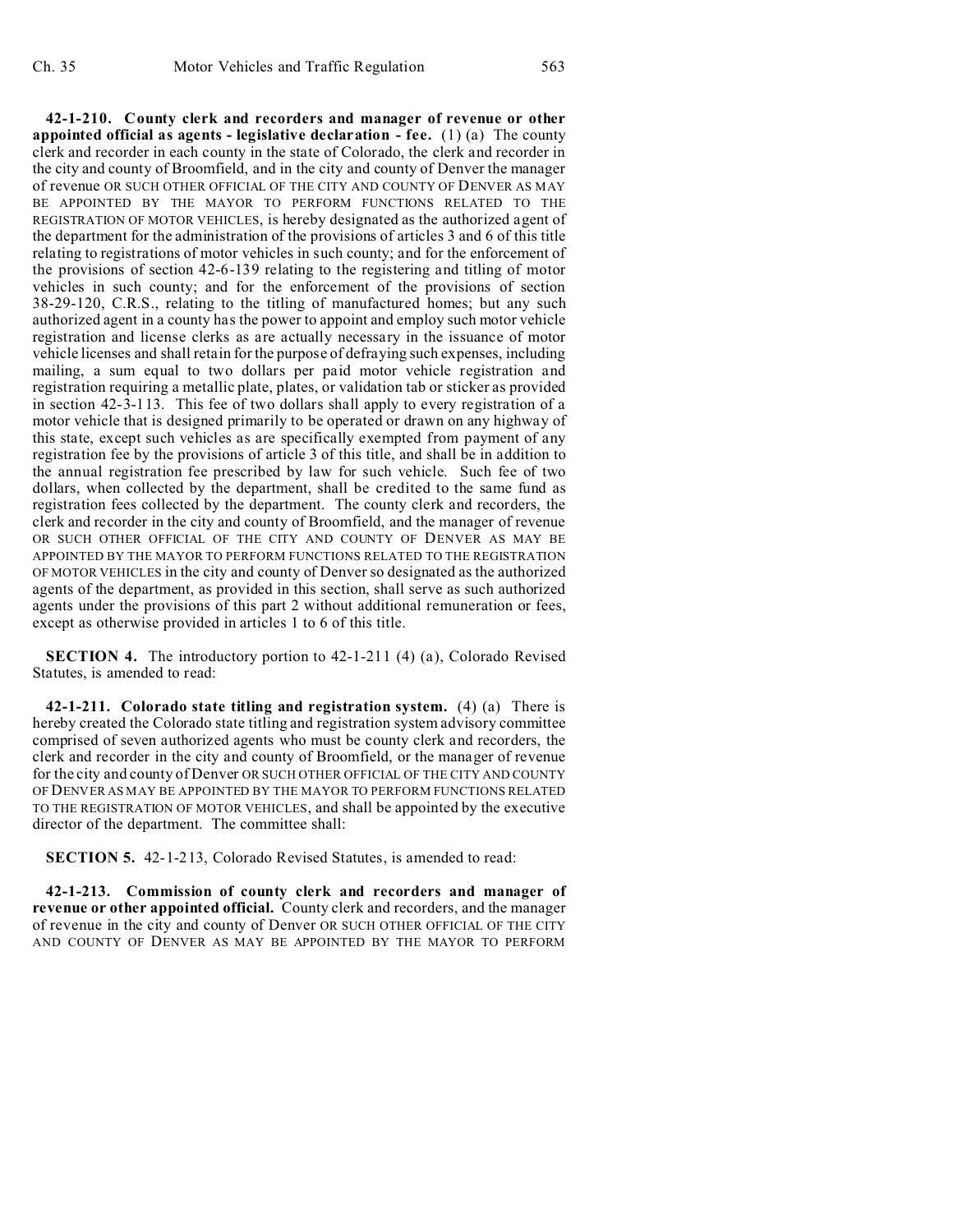FUNCTIONS RELATED TO THE REGISTRATION OF MOTOR VEHICLES, are authorized to retain fifty cents out of the moneys collected by them on each specific ownership tax, which said fifty cents shall be the only fee allowed county clerk and recorders, and the manager of revenue in the city and county of Denver OR SUCH OTHER OFFICIAL OF THE CITY AND COUNTY OF DENVER AS MAY BE APPOINTED BY THE MAYOR TO PERFORM FUNCTIONS RELATED TO THE REGISTRATION OF MOTOR VEHICLES, for collecting specific ownership taxes and issuing receipts therefor. In counties of the fifth class the sums so retained by the county clerk and recorder shall be used in defraying the necessary expenses in connection with the collection and administration of specific ownership taxes as directed by articles 1 to 4 of this title, but the manager of revenue in the city and county of Denver OR SUCH OTHER OFFICIAL OF THE CITY AND COUNTY OF DENVER AS MAY BE APPOINTED BY THE MAYOR TO PERFORM FUNCTIONS RELATED TO THE REGISTRATION OF MOTOR VEHICLES and the county clerk and recorders in all other counties above the fifth class shall deposit in the general fund of said city and county, or of said county, all such sums so retained under this section, and the necessary costs of said collection and administration shall be paid by regular warrant of said city and county, or county, upon voucher duly submitted and approved.

**SECTION 6.** 42-3-105 (1) (a), Colorado Revised Statutes, is amended to read:

**42-3-105. Application for registration - tax - repeal.** (1) (a) Application for the registration of a vehicle required to be registered under this article shall be made by the owner or the owner's agent and, if applicable, simultaneously with the application for certificate of title, as required by this section. The application for registration, which shall be in writing and signed by the owner of such vehicle or the owner's duly authorized agent, shall include: The name of the applicant; the name and correct address of the owner determined pursuant to section 42-6-139, designating the county, school district, and city or town within the limits of which the owner resides; a description of the motor vehicle in such form as shall be required by the department; the purpose for which the vehicle is used; whether the vehicle is a commercial vehicle; the notice described in subsection (2) of this section; whether the applicant requests that the department should, if it approves the application, mail to the owner the license plate required under this article; and such other pertinent information as may be required by the department. In addition, on or after July 1, 1999, any application for new registration of a vehicle shall include the primary body color of the motor vehicle. On and after September 1, 1999 JULY 1, 2003, any application submitted in person to a county clerk and recorder, THE manager of revenue OR SUCH OTHER OFFICIAL OF THE CITY AND COUNTY OF DENVER AS MAY BE APPOINTED BY THE MAYOR TO PERFORM FUNCTIONS RELATED TO THE REGISTRATION OF MOTOR VEHICLES, or department office for registration of a motor vehicle that has been previously registered shall include the primary body color of the motor vehicle.

**SECTION 7.** 42-3-107 (17) (b), Colorado Revised Statutes, is amended to read:

**42-3-107. Taxable value of classes of property - rate of tax - when and where payable - department duties - apportionment of tax collections - definitions.** (17) (b) The owner of any Class F personal property shall, within forty-five days after the purchase of any new or used Class F personal property, make application for registration with the local county clerk and recorder or, in the city and county of Broomfield, the clerk and recorder, or, in the city and county of Denver, the manager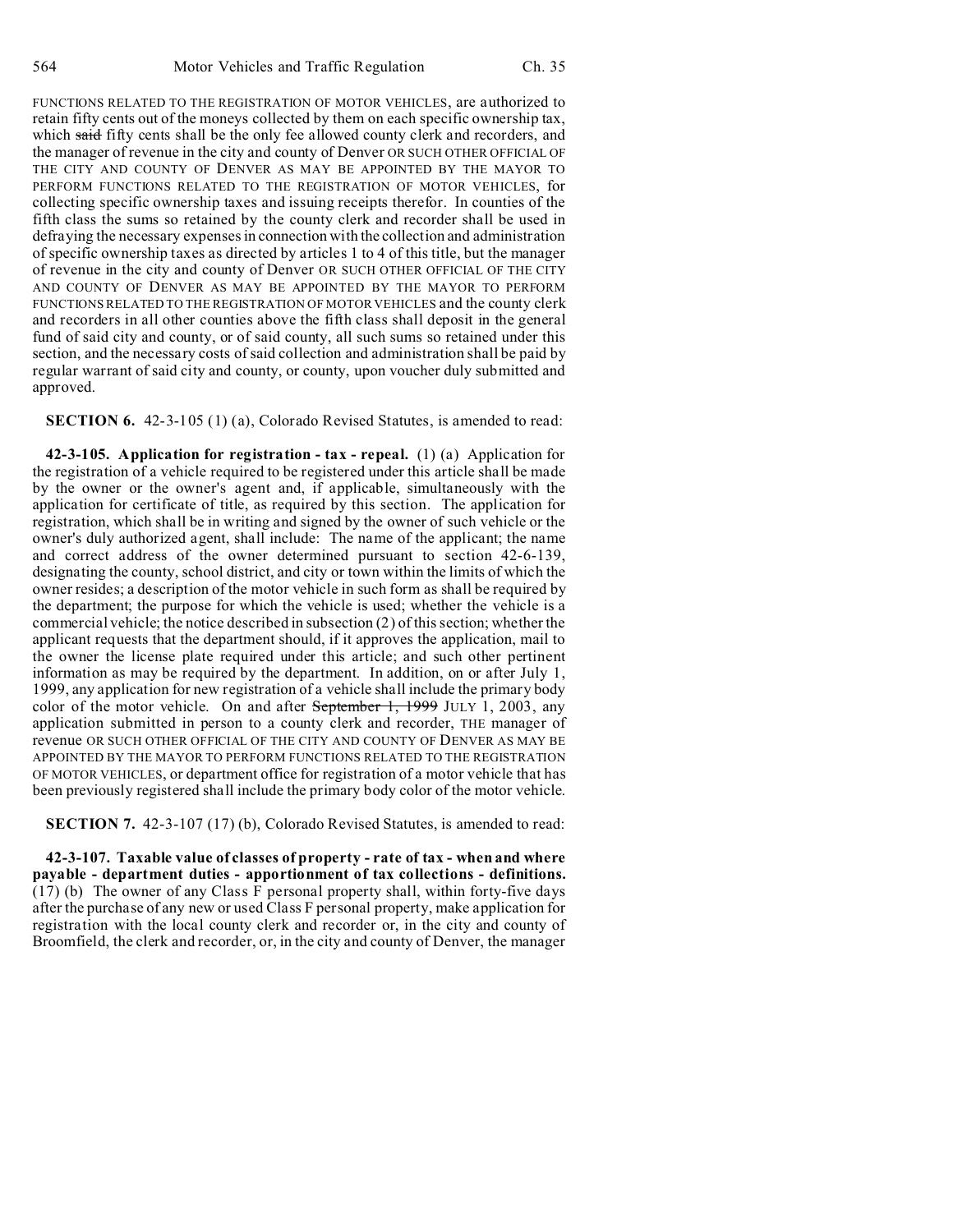of revenue OR SUCH OTHER OFFICIAL OF THE CITY AND COUNTY OF DENVER AS MAY BE APPOINTED BY THE MAYOR TO PERFORM FUNCTIONS RELATED TO THE REGISTRATION OF MOTOR VEHICLES.

**SECTION 8.** 42-3-110 (2), Colorado Revised Statutes, is amended to read:

**42-3-110. Tax year - disposition.** (2) Payment of an annual specific ownership tax on a trailer coach to the county clerk and recorder of any county of this state in which the situs of the trailer coach is established at the time of registration, or to the clerk and recorder in the city and county of Broomfield if the situs is in the city and county of Broomfield at the time of registration, or to the manager of revenue of the city and county of Denver OR SUCH OTHER OFFICIAL OF THE CITY AND COUNTY OF DENVER AS MAY BE APPOINTED BY THE MAYOR TO PERFORM FUNCTIONS RELATED TO THE REGISTRATION OF MOTOR VEHICLES if the situs is in Denver at the time of registration, for all of a registration period shall constitute the entire tax payable on such vehicle.

**SECTION 9.** 42-3-141, Colorado Revised Statutes, is amended BY THE ADDITION OF A NEW SUBSECTION to read:

**42-3-141. Payment by bad check - recovery of plates.** (4) AS USED IN THIS SECTION, "MANAGER OF REVENUE" MEANS THE MANAGER OF REVENUE OF THE CITY AND COUNTY OF DENVER OR SUCH OTHER OFFICIAL OF THE CITY AND COUNTY OF DENVER AS MAY BE APPOINTED BY THE MAYOR TO PERFORM FUNCTIONS RELATED TO THE REGISTRATION OF MOTOR VEHICLES.

**SECTION 10.** 42-3-143 (1) (a), Colorado Revised Statutes, is amended to read:

**42-3-143. Fleet operators - registration period certificates - multi-year registrations.** (1) (a) The department may issue to a fleet operator, upon application of the fleet operator, a registration period certificate. Such registration period certificate shall be presented to the appropriate county clerk and recorder, TO the clerk and recorder in the city and county of Broomfield, or to the manager of revenue in the city and county of Denver OR SUCH OTHER OFFICIAL OF THE CITY AND COUNTY OF DENVER AS MAY BE APPOINTED BY THE MAYOR TO PERFORM FUNCTIONS RELATED TO THE REGISTRATION OF MOTOR VEHICLES no later than the tenth day of the month in which registration of any motor vehicle is required by this article. When so presented, the twelve-month period stated in the registration period certificate shall govern the date on which registration is required for all fleet vehicles owned or leased by the fleet operator.

**SECTION 11.** 42-6-102 (1), Colorado Revised Statutes, is amended to read:

**42-6-102. Definitions.** As used in this part 1, unless the context otherwise requires:

(1) "Authorized agents" means the county clerk and recorder in each of the counties of the state, including the city and county of Broomfield, except in the city and county of Denver, and therein the manager of revenue OR SUCH OTHER OFFICIAL OF THE CITY AND COUNTY OF DENVER AS MAY BE APPOINTED BY THE MAYOR TO PERFORM FUNCTIONS RELATED TO THE REGISTRATION OF MOTOR VEHICLES is the